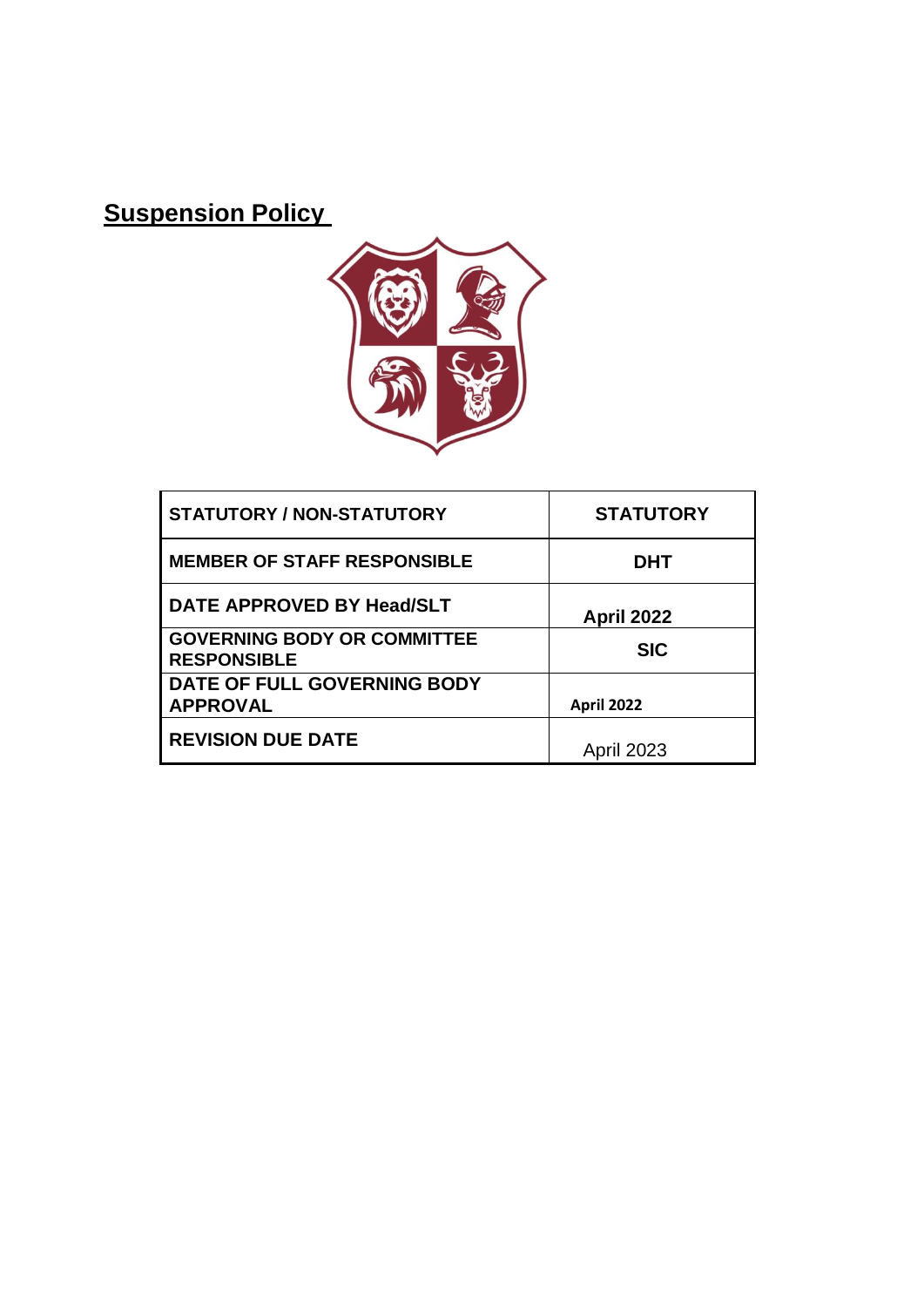# **1. Introduction**

- 1.1 **Scope**: This policy contains guidelines, which will be adapted as necessary, explaining the circumstances under which a pupil may be suspended on a fixed term or permanent basis from the School. The policy applies to all pupils at the School. This policy can be made available in large print or other accessible format if required.
- 1.2 This policy is based on statutory guidance from the Department for Education: *Exclusion from maintained schools, academies and pupil referral units (PRUs) in England*,and complies with our funding agreement and articles of association as an Academy.
- 1.3 It is based on the following legislation, which outline schools' powers to exclude pupils:

Section 52 of the Education Act 2002, as amended by the Education Act 2011

The School Discipline (Pupil Exclusions and Reviews) (England) Regulations 2012

Sections 64-68 of the School Standards and Framework Act 1998

1.4 In addition, the policy is based on:

Part 7, chapter 2 of the Education and Inspections Act 2006, which looks at parental responsibility for excluded pupils

Section 579 of the Education Act 1996, which defines 'school day'

The Education (Provision of Full-Time Education for Excluded Pupils) (England) Regulations 2007, as amended by The Education (Provision of Full-Time Education for Excluded Pupils) (England) (Amendment) Regulations 2014

- 1.5 This policy takes account of the School's public sector equality duty set out in section 149 of the Equality Act 2010.
- 1.6 **Interpretation**: The definitions in this clause apply in this policy.

**Headteacher**: references to the Headteacher can also include the Deputy Headteacher

**Parent**: includes one or both of the parents, carer(s) or a legal guardian.

**Suspension** : means removal from the school for a fixed term or permanently following serious misconduct.

## **2 Policy statement**

- 2.1 **Aims:** The aims of this policy are:
	- to support the school's behaviour policy
	- to ensure procedural fairness and consistency
	- to promote co-operation between the school and parents and carers when it is necessary for the pupil to leave earlier than expected.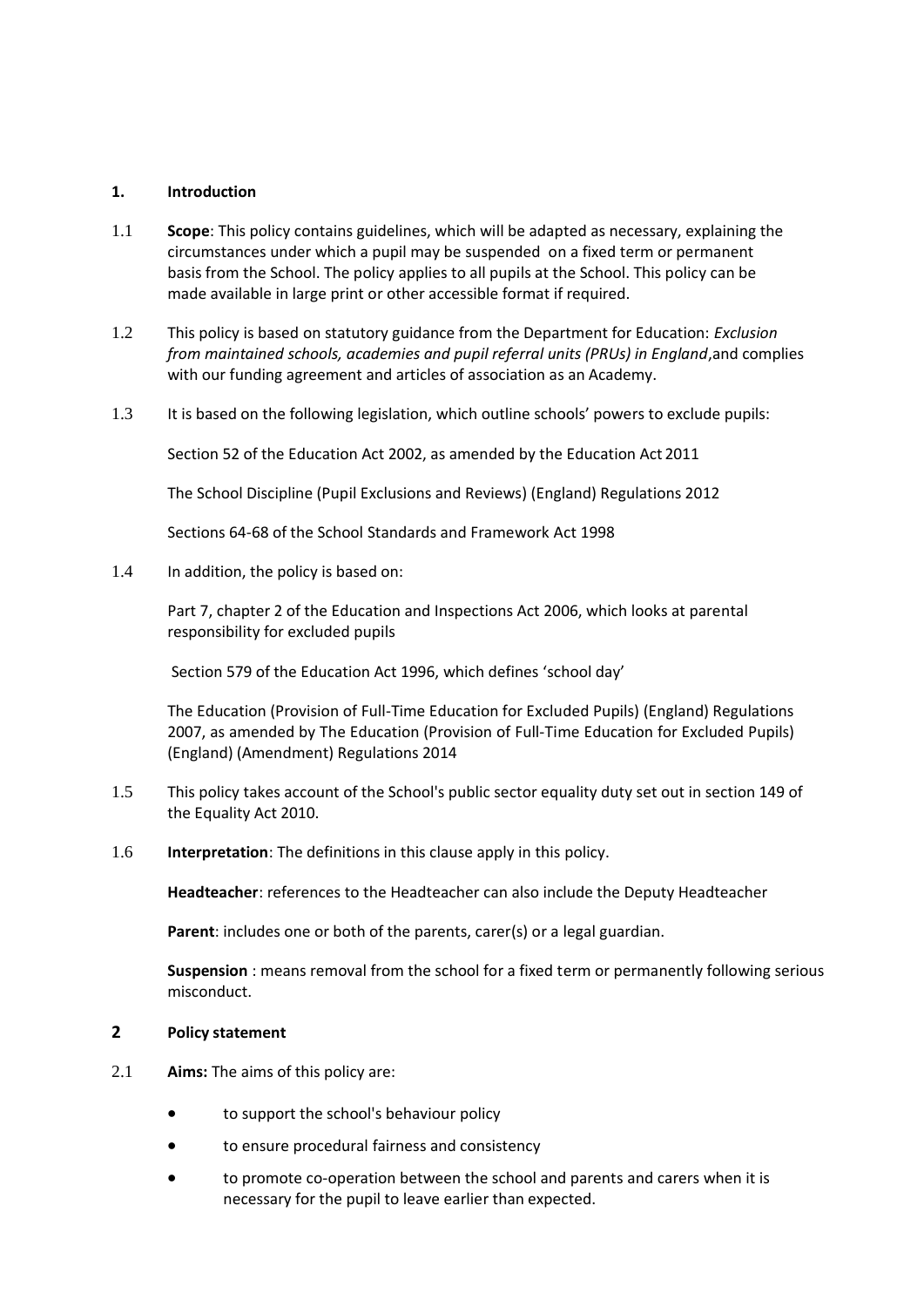- to ensure pupils in the school are safe and happy as a community
- to ensure pupils do not become NEET (not in education, employment or training)
- 2.2 **Misconduct:** The main categories of misconduct which may result in exclusion are:
	- supply / possession / use of certain drugs and solvents or their paraphernalia or substances intended to resemble them, or alcohol or tobacco
	- Repeated definance and disruption that impacts the right to education to other students
	- theft, blackmail, physical violence, intimidation, discrimination of any kind or persistent bullying
	- misconduct of a sexual nature, supply or possession of pornography
	- possession or use of unauthorised firearms or other weapons
	- vandalism or computer hacking
	- violence against a pupil or adult within the school community (this can be threatened or acted upon)
	- Deliberate misue of social media in order to threaten or bully another student/s or to bring the school into disrepute.
	- other serious misconduct which affects the welfare of a member or members of the **School Community** (a single episode or repeated episodes) on or off school premises.
- 2.3 **Behaviour related to a disability/protected characteristic:** the school will make reasonable adjustments for managing behaviour which is related to a pupil's disability/protected characteristic. Where suspension needs to be considered, the school will ensure that a pupil is able to present his or her case fully where the disability/protected characteristic might hinder this.

# **3 Investigation procedure**

- 3.1 **Complaint(s):** Investigation of a complaint or rumour or concern about serious misconduct will normally be co-ordinated by the Year Leader's), their link Senior Leadership Team member or other member of the Leadership Team, and its outcome will be reported to the Headteacher. Parents/carers will be informed as soon as reasonably practicable if a complaint under investigation is of a nature that could result in the pupil being suspended
- 3.2 **Fixed term suspended :** A pupil may then be subject to a fixed term suspended following this investigation based upon evidence made available to the school via statements. The standard of proof shall normally be the civil standard, i.e. 'the balance of probabilities'. A pupil may be subject to a fresh exclusion pertaining to the same incident, if the school gains further evidence that informs 'the balance of probabilities' in the course of the school's investigation than was available in the first 24 hours
- 3.3 Should a fixed term suspension continue for a period of more than five school days, the school will put in place arrangements to ensure the continuing education of the pupil. The relevant Year Leader or Senior Leader will co-ordinate these arrangements with the pupil's parents.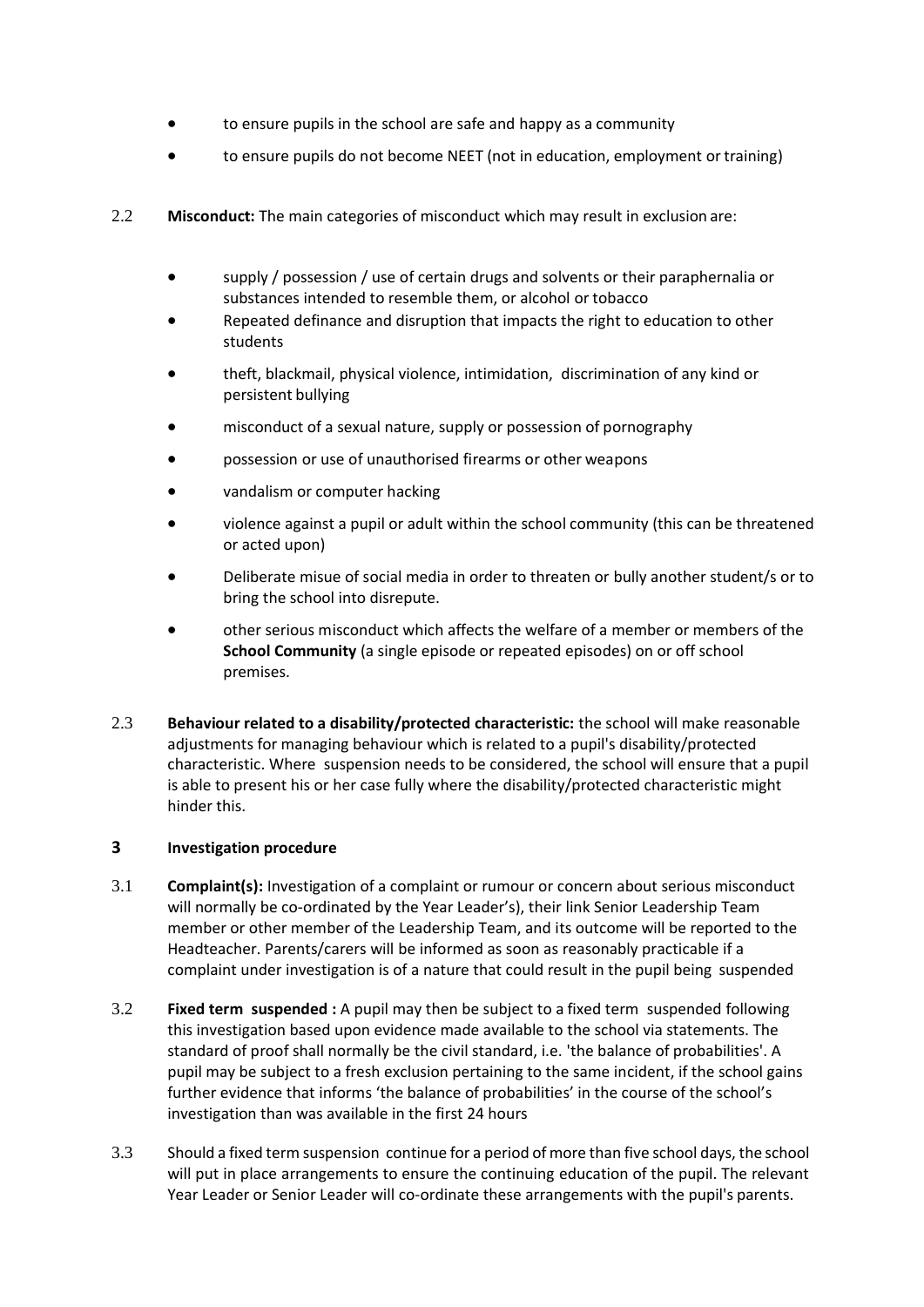**Search:** Searches, Confiscation and Liaison with the Police and other partners: In line with current legislation the Senior Leadership Team and Year Leaders g reserve the right to search pupils if they have reason to believe that they are carrying offensive weapons or illegal substances. Similarly, pupils can expect to be

physically restrained if they present a danger to themselves or other members of the community. Parents/Carers will always be informed when this has happened.

If inappropriate articles are brought to school or used inappropriately they may be confiscated and kept in the school safe for appropriate follow up according to this or other policy such as our Behaviour Policy. If these items are dangerous or illegal they may be handed to the Police for safe disposal.

- 3.4 Noadswood School works closely with local police, social services and local schools in the Hampshire Safe partnership. If pupils are involved with any activity which breaks the law the police may be involved in the confiscation of items, Restorative Justice Conferencing, group work and education as well as links with home. Parents/Carers will always be informed when the police are involved and given the opportunity to attend any interviews.
- 3.5 Similarly the police will be involved if any student is suspected of having contact with an illegal substance. This includes possession, using or dealing. In such cases, the police will decide what course of action should be taken (See Drugs Policy) We will inform the revelant agencies through the use of an Inter-Agency Referral Form which is triaged by Children's Services.
- 3.6 **Interview:** A pupil may be interviewed by members of staff detailed earlier to establish whether there are grounds for further action. A pupil who is waiting to be interviewed may be segregated from other pupils, but made as comfortable as possible, accompanied or visited regularly by a member of staff, and given access to a toilet and adequate food and drink.
- 3.7 **Ethos:** An investigation and any subsequent meeting will be conducted fairly and in a way which is appropriate to a school, without formal legal procedures.
- 3.8 **Adjournment of an investigation:** It may be necessary to adjourn an investigation, for example where external agencies such as the police or social services are involved and have advised that this is necessary. A decision to adjourn an investigation will take into account advice from an appropriate external agency and will be subject to periodic review.

## **4 The decision to suspend**

- 4.1 Only the headteacher, or acting headteacher, can exclude a pupil from school. A permanent exclusion will be taken as a last resort and 'off-rolling' as an alternative to exclusion or alternative provision is unlawful.
- 4.2 We are committed to following all statutory suspension procedures and the decision to suspend a pupil will be taken only:

In response to serious or persistent breaches of the school's behaviour policy, and

If allowing the pupil to remain in school would seriously harm the education or welfare of others

4.3 Before deciding whether to suspend a pupil, either permanently or for a fixed period, the headteacher will: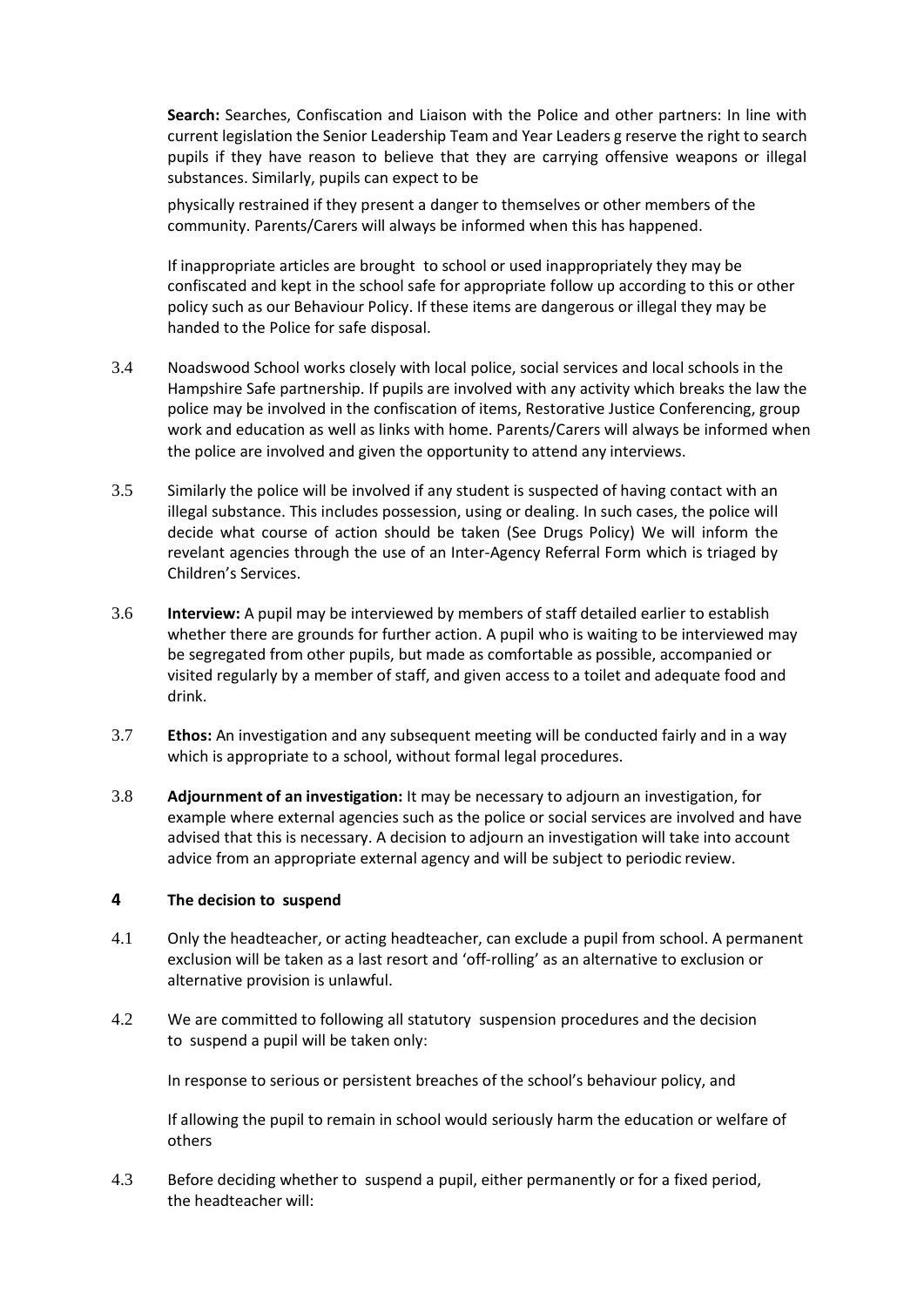Consider all the relevant facts and evidence, including whether the incident(s) leading to the suspension were provoked

Allow the pupil to give their version of events

Consider if the pupil has special educational needs (SEN) or other circumstances to take into account.

### **5 Roles and Responsibilities:**

#### **Informing parents:**

5.1 The headteacher will provide the following information, in writing, to the parents of a suspended pupil:

The reason(s) for the suspension

The length of a fixed-term suspension or, for a permanent suspension the fact that it is permanent

Information in the letters about parents' right to make representations about the suspension to the governing board and how the pupil may be involved in this

Where there is a legal requirement for the governing board to meet to consider the reinstatement of a pupil, and that parents have a right to attend a meeting, be represented at a meeting (at their own expense) and to bring a friend

- 5.2 The headteacher will also notify parents in the letter that for the first 5 school days of a suspension, or until the start date of any alternative provision where this is earlier, that parents are legally required to ensure that their child is not present in a public place during school hours without a good reason. Parents may be given a fixed penalty notice or prosecuted if they fail to do this.
- 5.3 If alternative provision is being arranged, subsequent to a suspension , the following information will be conveyed by key school staff (as outlined earlier) and alternative provision Headteacher/Leader as soon as arrangements are made:

The start date for any provision of full-time education that has been arranged and a review point;

The start and finish times of any such provision, including the times for morning and afternoon sessions, where relevant;

The address at which the provision will take place;

Any information required by the pupil to identify the person they should report to on the first day

#### **Informing the governing board and local authority**

5.4 The headteacher will immediately notify the governing board and the local authority (LA) of:

A permanent suspension , including when a fixed-period suspension is made permanent

suspensions which would result in the pupil being excluded for more than 5 school days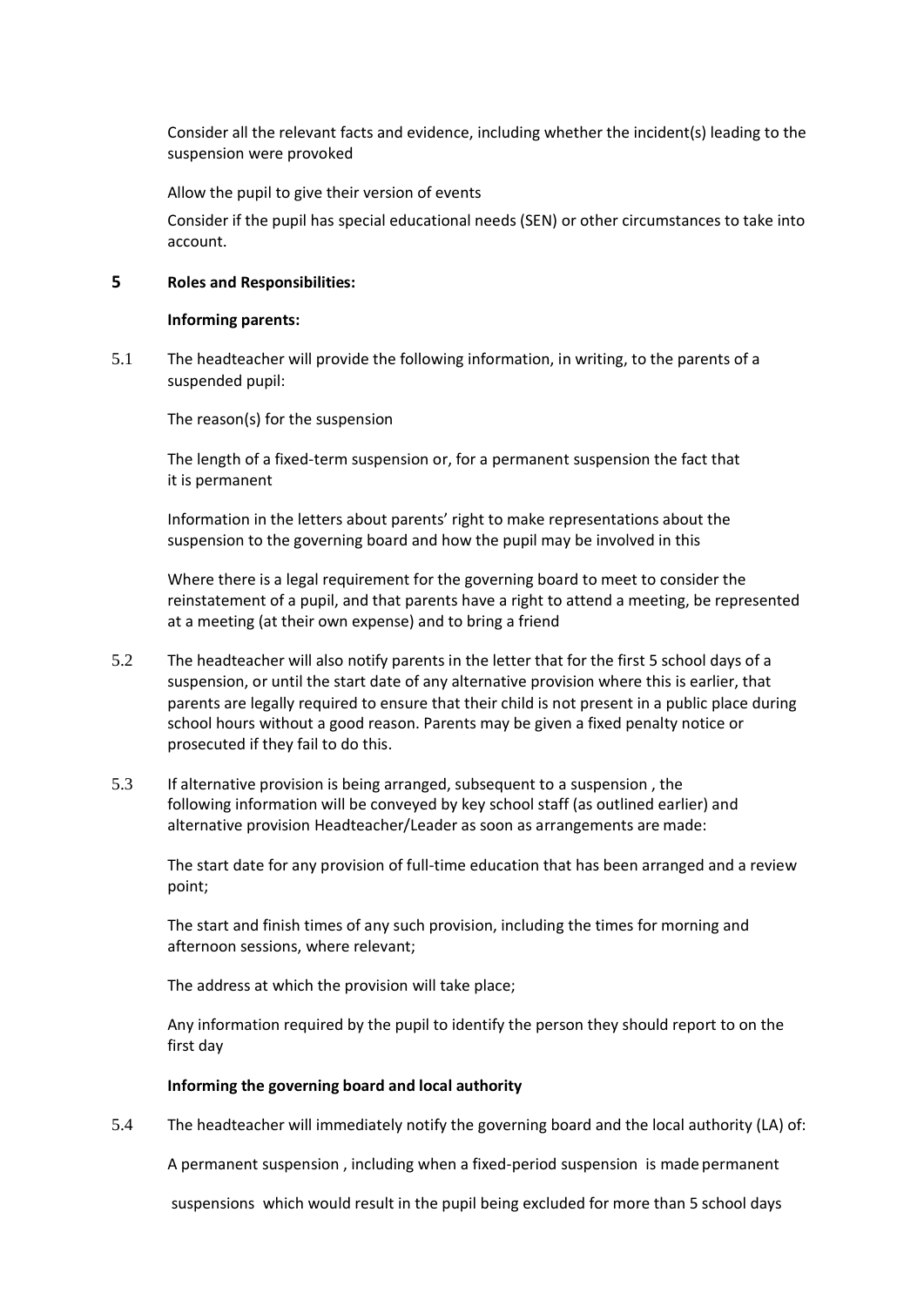(or more than 10 lunchtimes) in a term

Suspensions which would result in the pupil missing a public examination

- 5.5 For a permanent suspension , if the pupil lives outside the LA in which the school is located, the headteacher will also immediately inform the pupil's 'home authority' of the suspension and the reason(s) for it without delay.
- 5.6 For all other suspensions , the headteacher will notify the governing board and LA once a term.

# **6 The Governing Board**

- 6.1 Responsibilities regarding suspensions is delegated to the School Improvement Committee.
- 6.2 A separate Panel drawn from the board and convened by the Clerk will have a duty to consider the reinstatement of a suspended pupil.
- 6.3 Within 14 days of receipt of a request, the governing board will provide the secretary of state and the LA with information about any suspensions in the last 12months.

# **7 Considering the reinstatement of a pupil**

7.1 The Panel will consider the reinstatement of a suspended pupil within 15 school days of receiving the notice of the suspension if:

## The suspension is **permanent**

It is a fixed-term suspension which would bring the pupil's total number of school days of suspension **to more than 15** in a term

It would result in a pupil missing a **public examination**

- 7.2 If requested to do so by parents, the panel will consider the reinstatement of an suspended pupil within 50 school days of receiving notice of the suspended if the pupil would be suspended rom school for more than 5 school days, but less than 15, in a single term.
- 7.3 Where a suspension would result in a pupil missing a public examination, the Panel will endeavour to consider the reinstatement of the pupil before the date of the examination.
- 7.4 The Panel can either:

Decline to reinstate the pupil, or

Direct the reinstatement of the pupil immediately, or on a particular date

7.5 In reaching a decision, the Panel will consider whether the suspendion was lawful, reasonable and procedurally fair and whether the headteacher followed their legal duties. Theywill

decide whether or not a fact is true 'on the balance of probabilities', which differs from the criminal standard of 'beyond reasonable doubt', as well as any evidence that was presented in relation to the decision to suspend. .

7.6 Minutes will be taken of the meeting, and a record of evidence considered kept. The outcome will also be recorded on the pupil's educational record.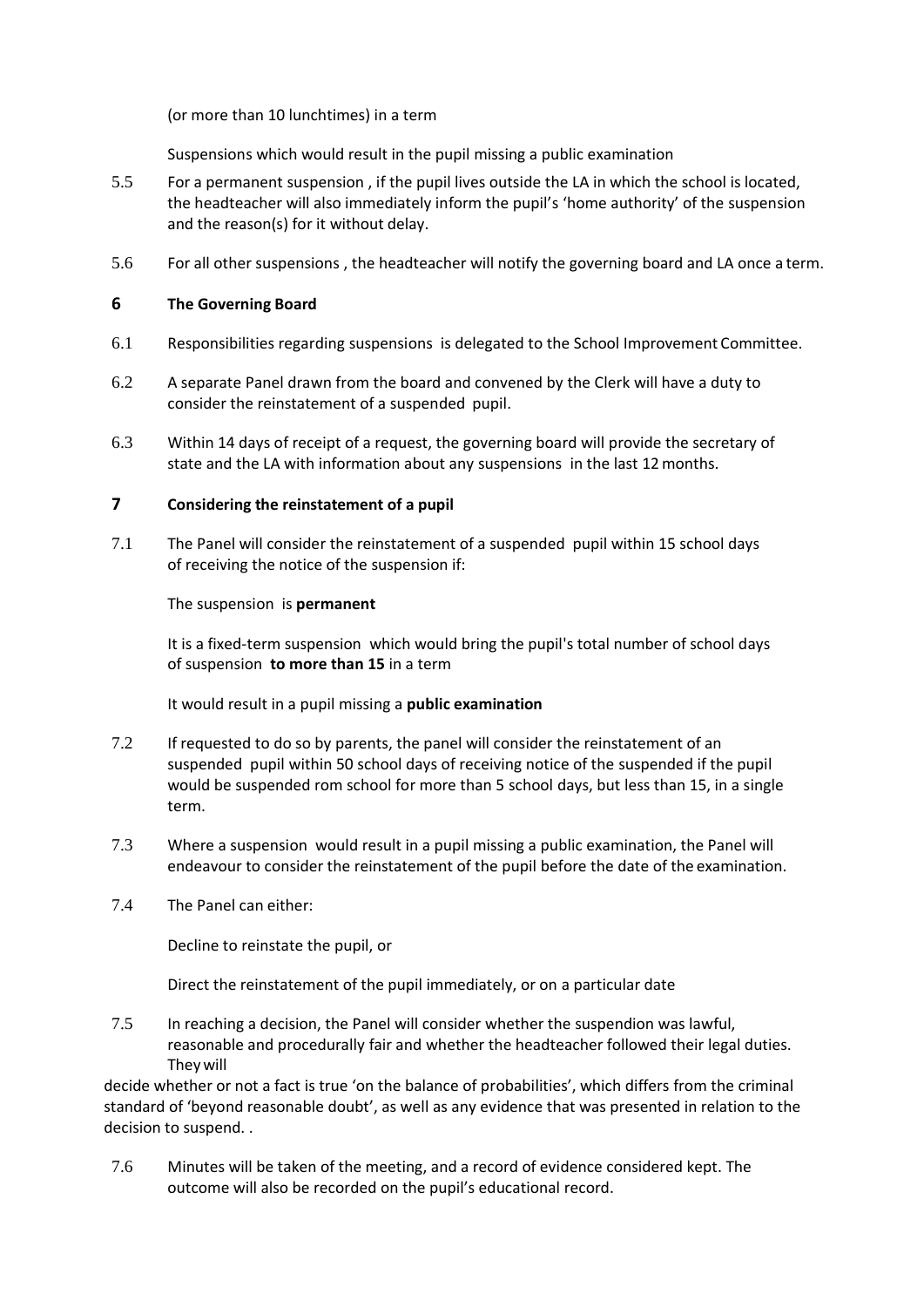- 7.7 The Panel will notify, in writing, the headteacher, parents and the LA of its decision, along with reasons for its decision, without delay.
- 7.8 Where the suspension is **permanent**, the Panel's decision will also include the following: The fact that it is permanent

Notice of parents' right to ask for the decision to be reviewed by an independent review panel, and:

The date by which an application for an independent review must be made

The name and address to whom an application for a review should be submitted

That any application should set out the grounds on which it is being made and that, where appropriate, reference to how the pupil's SEN are considered to be relevant to the exclusion

That, regardless of whether the suspended pupil has recognised SEN, parents have a right to require the Academy to appoint an SEN expert to attend the review

Details of the role of the SEN expert and that there would be no cost to parents for this appointment

That parents must make clear if they wish for an SEN expert to be appointed in any application for a review

That parents may, at their own expense, appoint someone to make written and/or oral representations to the panel, and parents may also bring a friend to the review

That if parents believe that the suspension has occurred as a result of discrimination, they may make a claim under the Equality Act 2010 to the first-tier tribunal (special educational needs and disability), in the case of disability discrimination, or the county court, in the case of other forms of discrimination. A claim of discrimination made under these routes should be lodged within 6 months of the date on which the discrimination is alleged to have taken place

#### **8 Independent Review re Permanent Suspension :**

If parents apply for an independent review, the Academy will arrange for an independent panel to review the decision of the governing board not to reinstate a permanently suspended pupil.

Applications for an independent review must be made within 15 school days of notice being given to the parents by the Panel of its decision to not reinstate a pupil.

A panel of 3 or 5 members will be constituted with representatives from each of the categories below. Where a 5-member panel is constituted, 2 members will come from the school governors category and 2 members will come from the headteacher category:

A lay member to chair the panel who has not worked in any school in a paid capacity, disregarding any experience as a school governor or volunteer

School governors who have served as a governor for at least 12 consecutive months in the last 5 years, provided they have not been teachers or headteachers during this time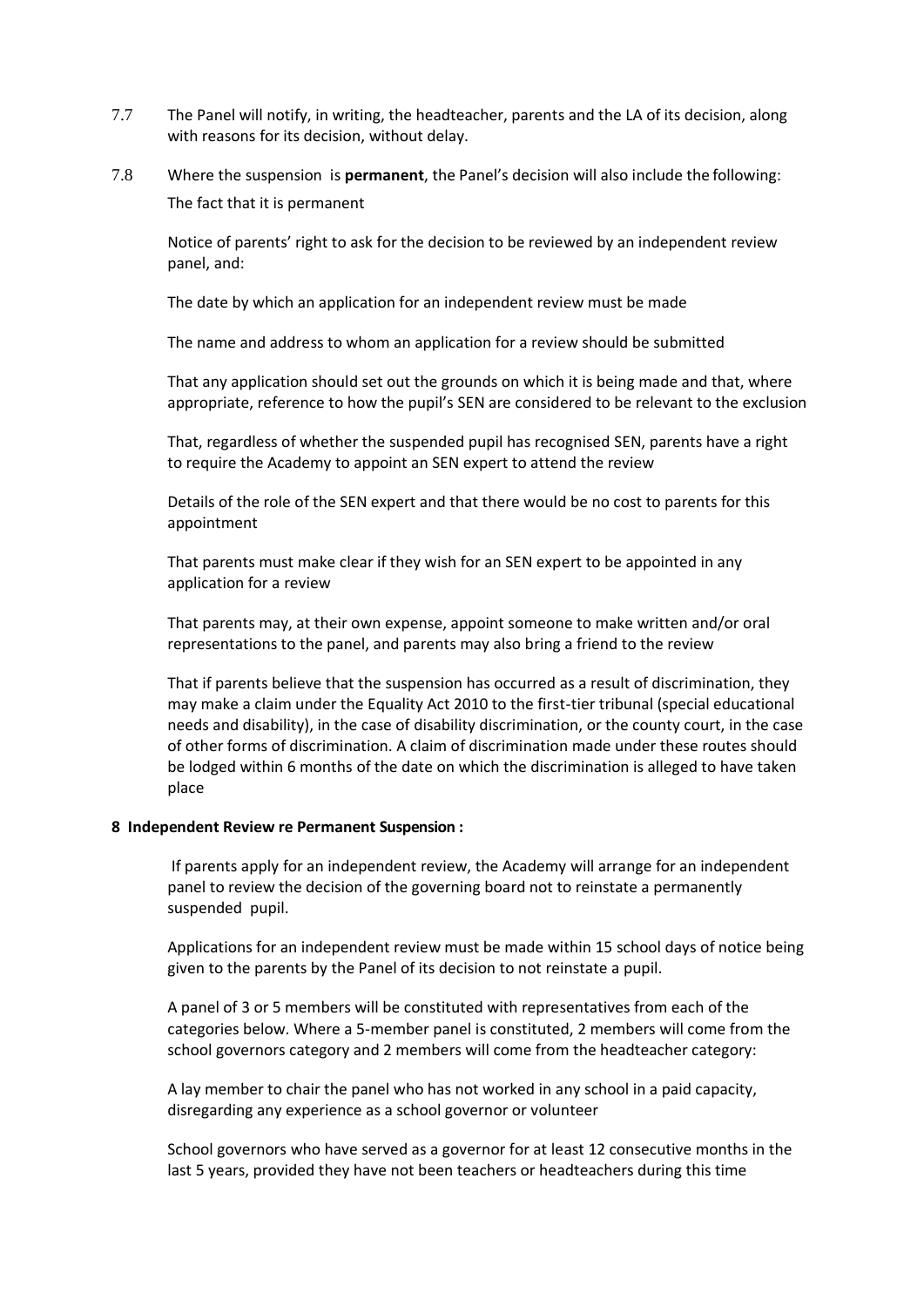Headteachers or individuals who have been a headteacher within the last 5 years

A person may not serve as a member of a review panel if they:

Are a Member or Trustee of the Academy or governing board of Noadswood School

Are the headteacher of Noadswood School, or have held this position in the last 5years

Are an employee of the Academy or the governing board, of Noadswood School (unless they are employed as a headteacher at another school)

Have, or at any time have had, any connection with Noadswood School, the governing board, parents or pupil, or the incident leading to the suspension , which might reasonably be taken to raise doubts about their impartially

Have not had the required training within the last 2 years (see appendix 1 for what training must cover)

A clerk will be appointed to the panel and the independent panel will decide one of the following:

Uphold the governing board's decision

Recommend that the governing board reconsiders reinstatement

Quash the governing board's decision and direct that they reconsider reinstatement (only when the decision is judged to be flawed)

The panel's decision can be decided by a majority vote. In the case of a tied decision, the chair has the casting vote.

# **9 School Registers**

A permanently suspendeded pupil's name will be removed from the school admissions register if:

15 school days have passed since the parents were notified of the suspension panel's decision to not reinstate the pupil and no application has been made for an independent review panel, or

The parents have stated in writing that they will not be applying for an independent review panel.

- 9.1 Where an application for an independent review has been made, the governing board will wait until that review has concluded before removing a pupil's name from the register.
- 9.2 Where alternative provision has been made for a suspended pupil or any pupil and they attend it, code B (education off-site) or code D (dual registration) will be used on the attendance register.
- 9.3 Where suspended pupils are not attending alternative provision, code E (absent) will be used.

# **10 Returning from a fixed-term suspension**

10.1 Following a fixed-term suspension, a return to school meeting will be held involving the